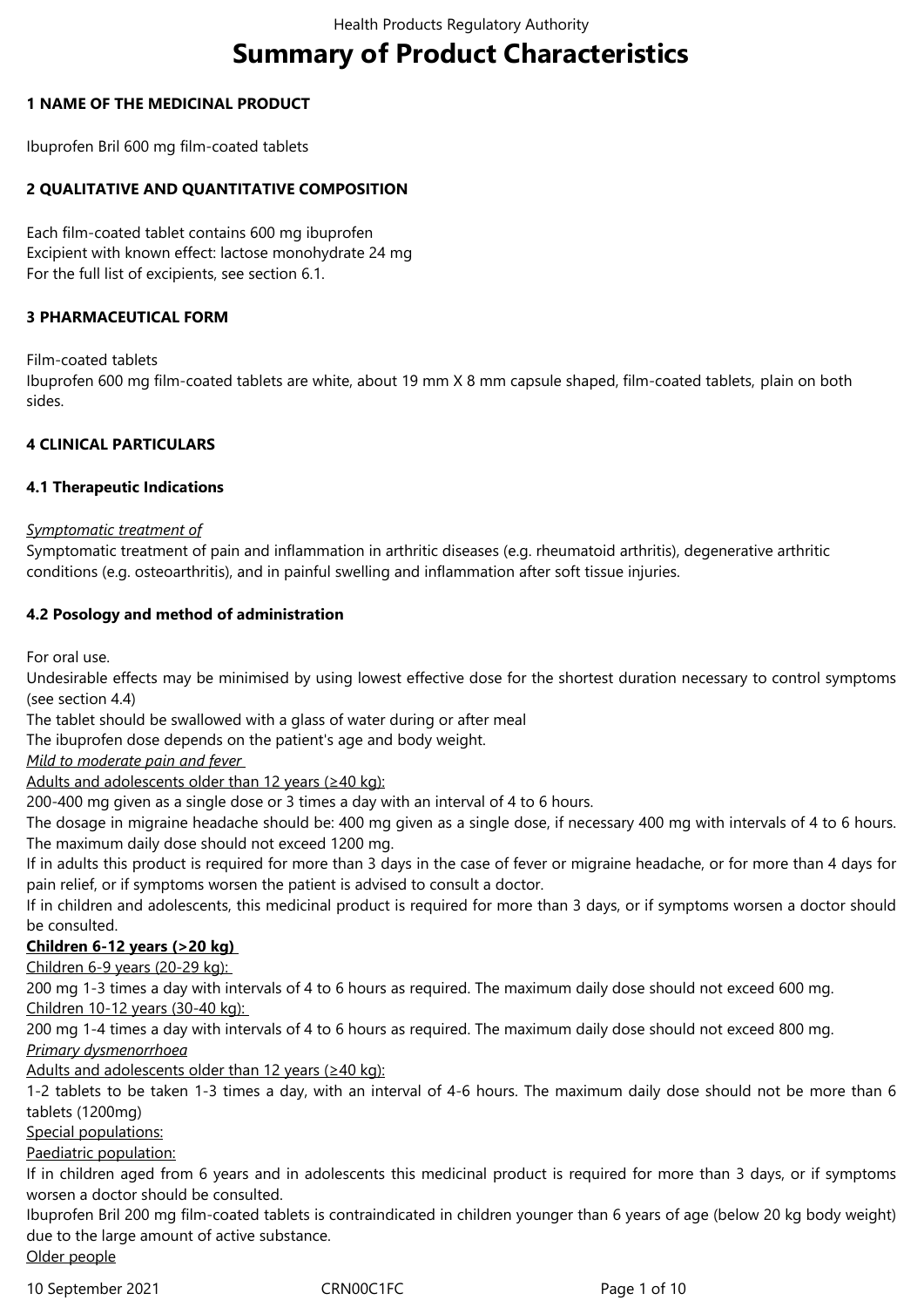NSAIDs should be used with particular caution in elderly patients who are more prone to adverse events and are at increased risk of potentially fatal gastrointestinal haemorrhage, ulceration or perforation (see section 4.4). If treatment is considered necessary, the lowest dose for the shortest duration necessary to control symptoms should be used. Treatment should be reviewed at regular intervals and discontinued if no benefit is seen or intolerance occurs.

#### Impaired renal function

In patients with mild or moderate reduction of renal function, the dose should be kept as low as possible for the shortest duration necessary to control symptoms and renal function monitored. (For patients with severe renal failure see section 4.3). Impaired liver function

In patients with mild or moderate reduction of liver function the dose should be kept as low as possible for the shortest duration necessary to control symptoms and liver function monitored. (For patients with severe liver failure see section 4.3).

### **4.3 Contraindications**

Ibuprofen Bril Tablets is contraindicated in patients with:

- hypersensitivity to the active substance or to any of the excipients listed in section 6.1
- previous hypersensitivity reactions (e.g. asthma, rhinitis, urticaria or angioedema) in response to acetylsalicylic acid or other NSAIDs
- history of gastrointestinal bleeding or perforation, related to previous NSAIDs therapy
- active, or history of recurrent peptic ulcer/haemorrhage (two or more distinct episodes of proven ulceration or bleeding)
- severe hepatic or severe renal insufficiency
- severe heart failure (NYHA Class IV)
- last trimester of pregnancy (see section 4.6)
- significant dehydration (caused by vomiting, diarrhoea or insufficient fluid intake)
- cerebrovascular or other active bleeding
- dishaematopoiesis of unknown origin
- children and adolescents because this tablet strength is not suitable due to lack of possibility of correct dosing.

### **4.4 Special warnings and precautions for use**

The use of Ibuprofen Bril Tablets with concomitant NSAIDs including cyclooxygenase-2 selective inhibitors should be avoided. Undesirable effects may be minimised by using the lowest effective dose for the shortest duration necessary to control symptoms (see section 4.2 and GI and cardiovascular risks below). Patients treated with NSAIDs long term should undergo regular medical supervision to monitor for adverse events.

Ibuprofen Bril Tablets should only be administered under strict consideration of the benefit-risk ratio in the following conditions:

- Systemic Lupus Erythematosus (SLE) or other autoimmune diseases.
- Congenital disturbance of porphyrin metabolism (e.g. acute intermittent porphyria)
- The first and second trimester of pregnancy
- Lactation

Special care has to be taken in the following cases:

- Gastrointestinal diseases including chronic inflammatory intestinal disease (ulcerative colitis, Crohn's disease)
- Cardiac insufficiency and hypertension
- Reduced renal function
- Hepatic dysfunction
- Disturbed haematopoiesis
- Blood coagulation defects
- Allergies, hay fever, chronic swelling of nasal mucosa, adenoids, chronic obstructive airway disease or bronchial asthma
- Immediately after major surgical interventions

#### *Gastrointestinal bleeding, ulceration and perforation*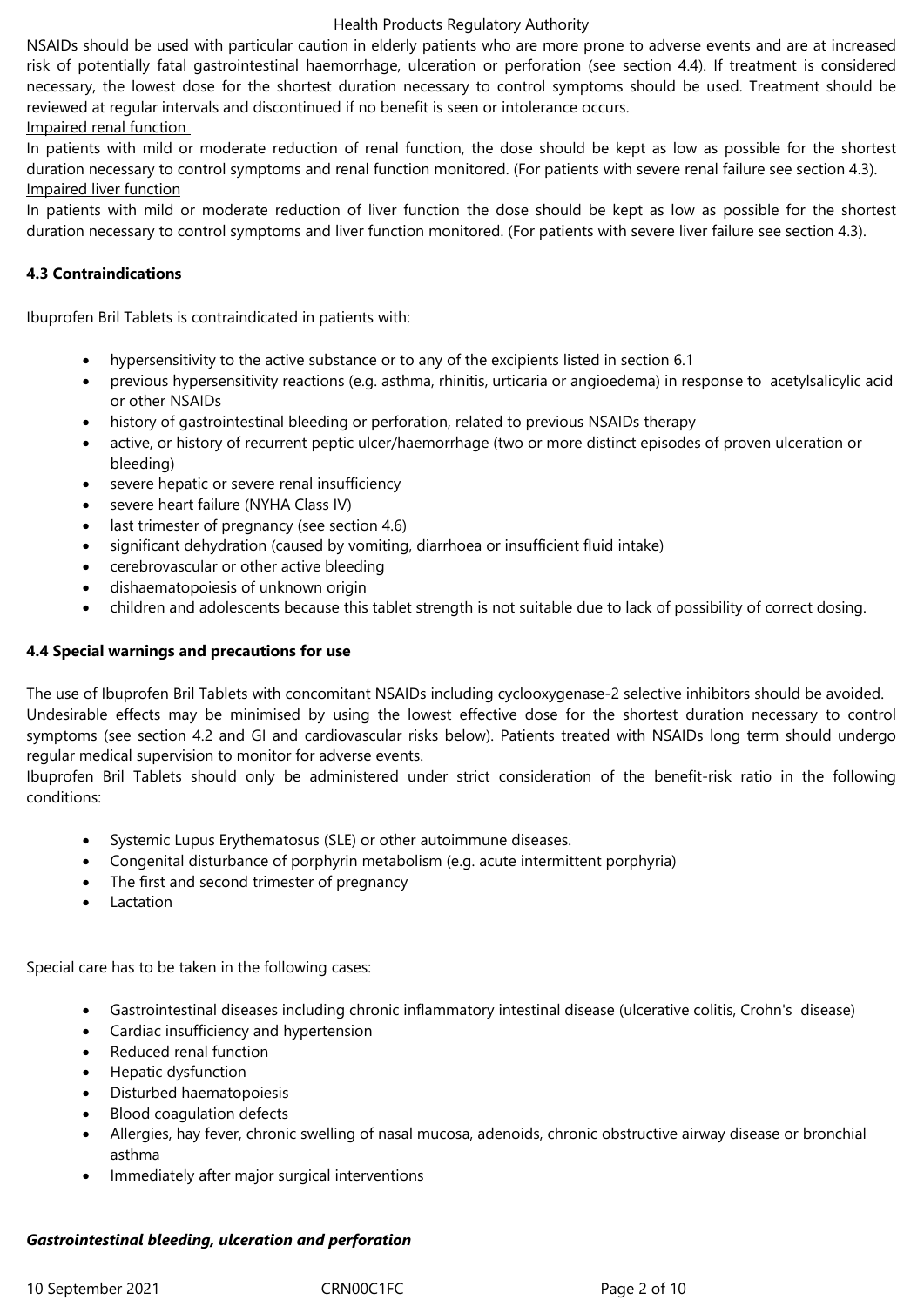GI bleeding, ulceration or perforation, which can be fatal, has been reported with all NSAIDs at any time during treatment, with or without warning symptoms or a previous history of serious GI events.

The risk of GI bleeding, ulceration or perforation is higher with increasing NSAID doses, in patients with a history of ulcer, particularly if complicated with haemorrhage or perforation (see section 4.3), and in the elderly. These patients should commence treatment on the lowest dose available.

Combination therapy with protective agents (e.g. misoprostol or proton pump inhibitors) should be considered for these patients, and also for patients requiring concomitant low-dose acetylsalicylic acid, or other medicinal products likely to increase gastrointestinal risk. (See below and section 4.5).

Patients with a history of GI toxicity, particularly when elderly, should report any unusual abdominal symptoms (especially GI bleeding) particularly in the initial stages of treatment.

Caution should be advised in patients receiving concomitant medications which could increase the risk of ulceration or bleeding, such as oral corticosteroids, anticoagulants such as warfarin or heparin, selective serotonin-reuptake inhibitors or anti-platelet agents such as acetylsalicylic acid (see section 4.5).

When GI bleeding or ulceration occurs in patients receiving Ibuprofen Bril Tablets, the treatment should be withdrawn.

NSAIDs should be given with care to patients with a history of gastrointestinal disease (ulcerative colitis, Crohn's disease) as their condition may be exacerbated. (See section 4.8).

# *Older people*

The older people have an increased frequency of adverse reactions to NSAIDs, especially gastrointestinal bleeding and perforation which may be fatal (see section 4.2).

#### *Cardiovascular and cerebrovascular effects*

Appropriate monitoring and advice are required for patients with a history of hypertension and/or mild to moderate congestive heart failure as fluid retention, hypertension and oedema have been reported in association with NSAID therapy. Clinical studies suggest that use of ibuprofen, particularly at high dose (2400 mg/day) , may be associated with a small increased risk of arterial thrombotic events (for example myocardial infarction or stroke). Overall, epidemiological studies do

not suggest that low-dose ibuprofen (e.g. ≤ 1200 mg/day) is associated with an increased risk of arterial thrombotic events.

Patients with uncontrolled hypertension, congestive heart failure (NYHA II-III), established ischaemic heart disease, peripheral arterial disease, and/or cerebrovascular disease should only be treated with ibuprofen after careful consideration and high doses (2400 mg/day) should be avoided. Similar consideration should be made before initiating longer-term treatment of patients with risk factors for cardiovascular events (e.g. hypertension, hyperlipidaemia, diabetes mellitus, smoking), particularly if high doses of ibuprofen (2400 mg/day) are required.

#### *Severe skin reactions*

Serious skin reactions, some of them fatal, including exfoliative dermatitis, Stevens-Johnson syndrome, and toxic epidermal necrolysis, have been reported very rarely in association with the use of NSAIDs (see section 4.8). Patients appear to be at highest risk of these reactions early in the course of therapy, the onset of the reaction occurring in the majority of cases within the first month of treatment. Acute generalised exanthematous pustulosis (AGEP) has been reported in relation to Ibuprofen-containing products. Ibuprofen Bril Tablets should be discontinued, at the first appearance of signs and symptoms of severe skin reactions, such as skin rash, mucosal lesions, or any other sign of hypersensitivity.

# *Renal effect*

Ibuprofen may cause the retention of sodium, potassium and fluid in patients who have not previously suffered from renal disorders because of its effect on renal perfusion. This may cause oedema or even lead to cardiac insufficiency or hypertension in predisposed patients.

As with other NSAIDs, the prolonged administration of ibuprofen to animals has resulted in renal papillary necrosis and other pathological renal changes. In humans, there have been reports of acute interstitial nephritis with haematuria, proteinuria and occasionally nephrotic syndrome. Cases of renal toxicity have also been observed in patients in whom prostaglandins play a compensatory role in the maintenance of renal perfusion. In these patients, administration of NSAIDs may cause a dose-dependent reduction in prostaglandin formation and, secondarily, in renal blood flow, which may precipitate overt renal decompensation. Patients at greatest risk of suffering this reaction are those with renal dysfunction, heart failure, hepatic dysfunction, those taking diuretics and ACE inhibitors and the elderly. Discontinuation of NSAID treatment is generally followed by recovery to the pre-treatment state.

There is a risk of renal impairment in dehydrated children and adolescents.

# *Other precautions*

Bronchospasm, urticaria or angioedema may be precipitated in patients suffering from or with a previous history of bronchial asthma, chronic rhinitis, sinusitis, nasal polyps, adenoids or allergic diseases.

10 September 2021 CRN00C1FC Page 3 of 10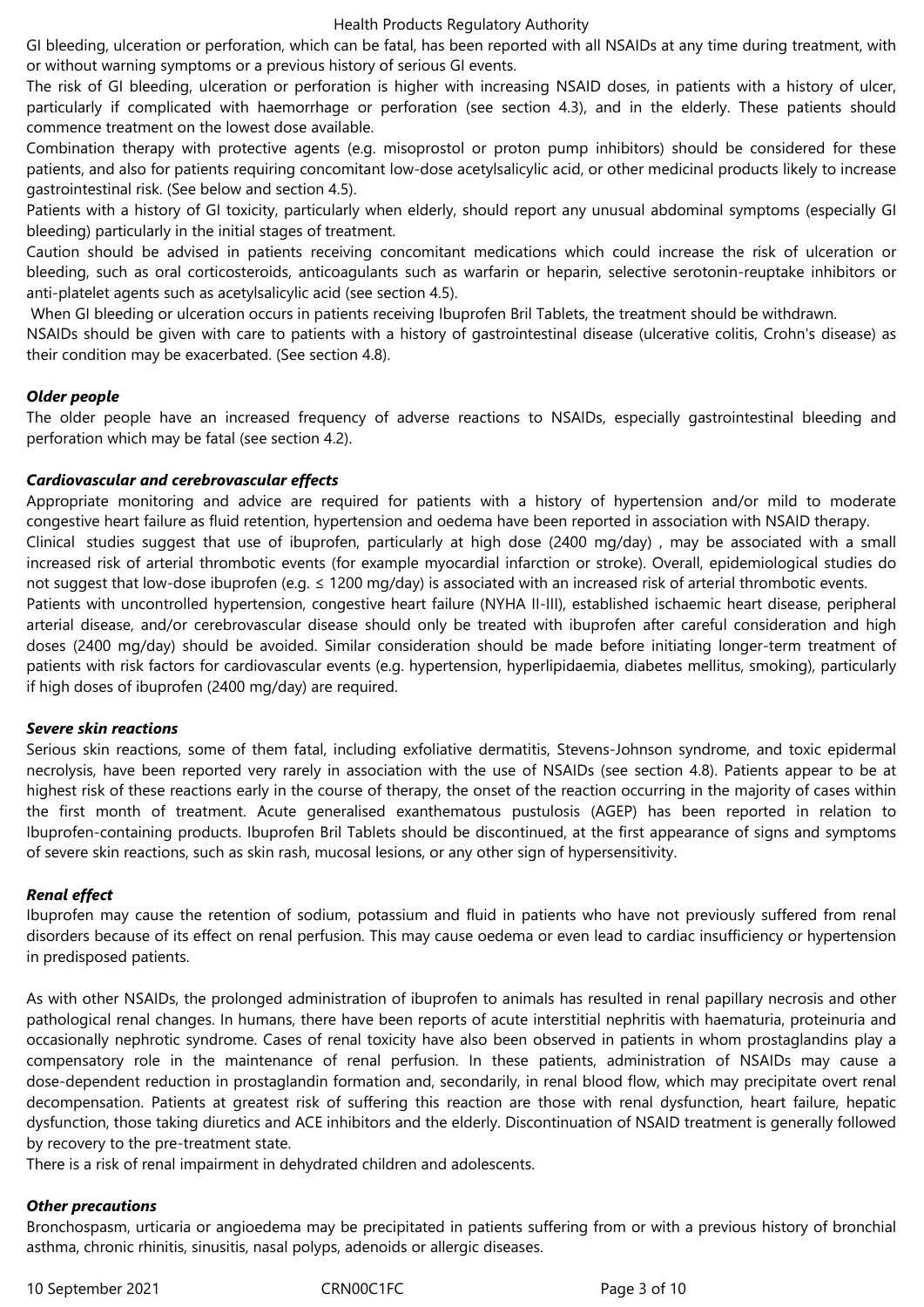Prolonged use of any type of painkiller for headaches can make them worse. If this situation is experienced or suspected, medical advice should be obtained and treatment should be discontinued. The diagnosis of medication overuse headache (MOH) should be suspected in patients who have frequent or daily headaches despite (or because of) the regular use of headache medications. In general the habitual intake of analgesics, particularly the combination use of different analgesic substances, may cause permanent renal damage and a risk of renal failure (analgesics nephropathy).

During treatment with ibuprofen, some cases with symptoms of aseptic meningitis, such as stiff neck, headache, nausea, vomiting, fever or disorientation have been observed in patients with existing auto-immune disorders (such as systemic lupus erythematosus, mixed connective tissue disease).

Ibuprofen may temporarily inhibit platelet aggregation and prolong the bleeding time. Therefore, patients with coagulation defects or on anticoagulant therapy should be observed carefully.

In case of long-term treatment with ibuprofen a periodical monitoring of hepatic and renal function as well as the blood count is necessary, especially in high risk patients.

Consumption of alcohol should be avoided since it may intensify side effects of NSAIDs, especially if affecting the gastrointestinal tract or the central nervous system.

Patients on ibuprofen should report to their doctor signs or symptoms of gastro-intestinal ulceration or bleeding, blurred vision or other eye symptoms, skin rash, weight gain or oedema.

There is some evidence that medicinal products which inhibit cyclo-oxygenase/ prostaglandine synthesis may cause impairment of female fertility by an effect on ovulation. This is reversible on withdrawal of treatment.

Patients with rare hereditary problem of galactose intolerance, the Lapp lactase deficiency or glucose-galactose malabsorption should not take this medicine.

#### **4.5 Interaction with other medicinal products and other forms of interactions**

# *Concomitant use of ibuprofen and the following substances should be avoided:*

*Acetylsalicylic acid*: Concomitant administration of ibuprofen and acetylsalicylic acid is not generally recommended because of the potential of increased adverse effects. Experimental data suggest that ibuprofen may competitively inhibit the effect of low dose acetylsalicylic acid on platelet aggregation when they are dosed concomitantly. Although there are uncertainties regarding extrapolation of these data to the clinical situation, the possibility that regular, long-term use of ibuprofen may reduce the cardioprotective effect of low-dose acetylsalicylic acid cannot be excluded. No clinically relevant effect is considered to be likely for occasional ibuprofen use (see section 5.1)

*Other NSAIDs*: As a result of synergistic effects, the concurrent use of several NSAIDs can increase the risk of gastrointestinal ulcers and haemorrhage. Co-administration of ibuprofen with other NSAIDs should therefore be avoided (see section 4.4).

*Anti-coagulants*: NSAIDs may enhance the effects of anticoagulants, such as warfarin or heparin (see section 4.4). In case of simultaneous treatment, monitoring of the coagulation state is recommended.

*Ticlopidin*: NSAIDs should not be combined with ticlopidine due to a risk of an additive effect in the inhibition of the platelet function.

*Methotrexate*: NSAID inhibits the tubular secretion of methotrexate and certain metabolic interactions can occur resulting in decreased clearance of methotrexate. The administration of Ibuprofen Bril Tablets within 24 hours before or after the administration of methotrexate can lead to an elevated concentration of methotrexate and an increase in its toxic effects. Therefore, concomitant use of NSAIDs and high doses of methotrexate should be avoided. Also, the potential risk of interactions in low dose treatment with methotrexate should be considered, especially in patients with impaired renal function. In combined treatment, renal function should be monitored.

Ibuprofen (like other NSAIDs) should be taken only with caution in combination with the following substances: *Moclobemide*: Enhances the effect of ibuprofen.

*Phenytoin, lithiumand digoxin*: The concomitant use of ibuprofen with digoxin, phenytoin or lithium preparations may increase serum levels of these medicinal products. A check of serum-lithium is required, a check of serum digoxin and serum-phenytoin is recommended.

*Diuretics and antihypertensives*: Diuretics and ACE-inhibitors can increase the nephrotoxicity of NSAIDs. NSAIDs can reduce the effect of diuretics and antihypertensives including ACE-inhibitors and beta-blockers. In patients with reduced kidney function (e.g. dehydrated patients or elderly patients with reduced kidney function), the concomitant use of an ACE inhibitor and angiotension II antagonist with a cyclooxygenase-inhibiting medicinal product can lead to further impairment of kidney function and through to acute renal failure. This is usually reversible. Such combination should therefore only be used with

10 September 2021 CRN00C1FC Page 4 of 10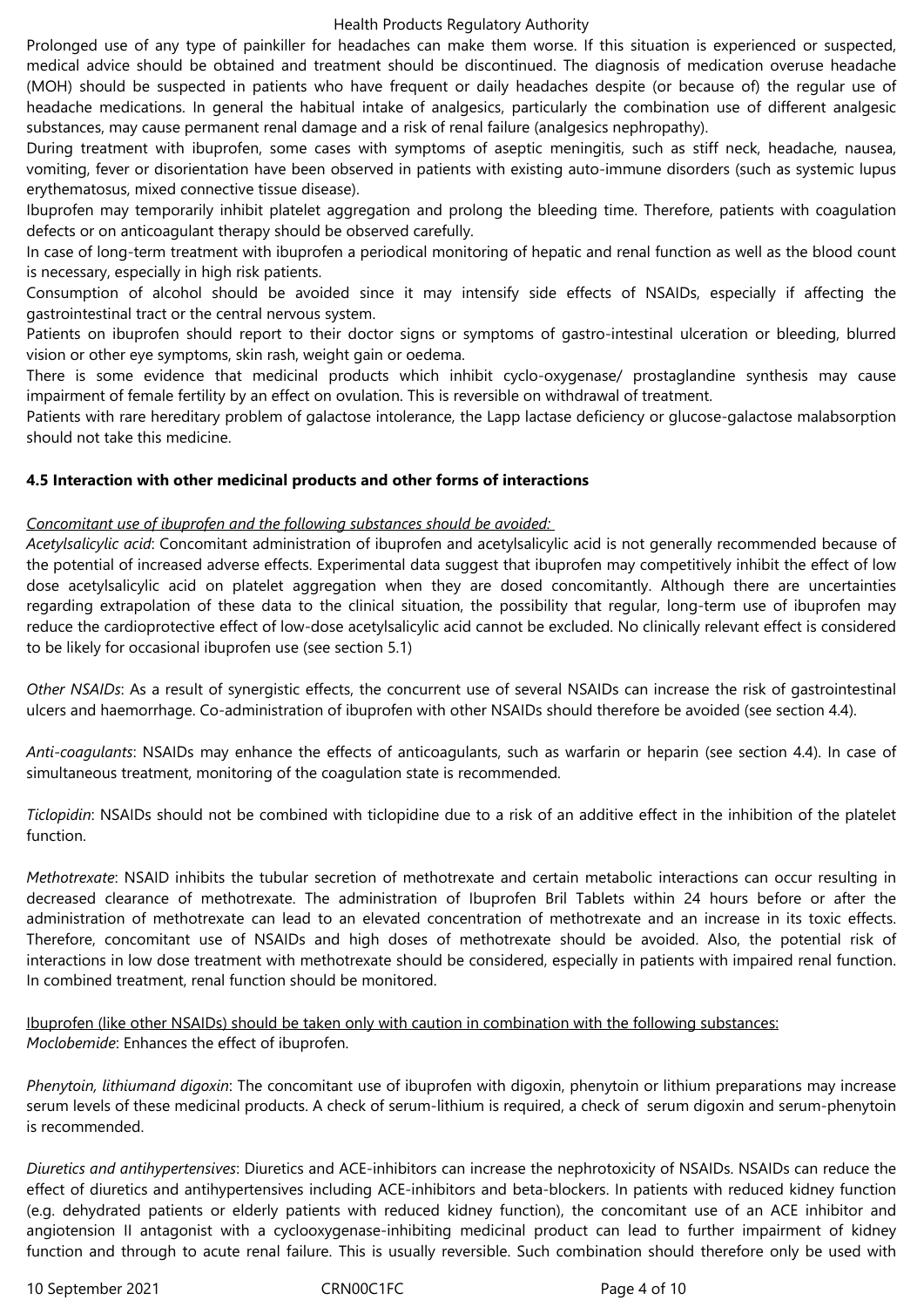caution, especially in elderly patients. The patients have to be instructed to drink sufficient liquid and periodic monitoring of the kidney values should be considered for the time immediately after the start of the combination therapy.

The concomitant administration of Ibuprofen Bril and potassium sparing diuretics or ACE inhibitors can result in hyperkalaemia.

*Captopril*: Experimental studies indicate that ibuprofen counteracts the effect of captopril of increased sodium excretion.

*Aminoglycosides*: NSAIDs can slow down the elimination of aminoglycosides and increase their toxicity.

*Selective serotonin reuptake inhibitors (SSRIs)*: Increased risk of gastrointestinal bleeding (see section 4.4).

*Ciclosporine*: The risk of kidney damage by ciclosporin is increased by the concomitant administration of certain NSAIDs. This effect cannot be ruled out for the combination of ciclosporine and ibuprofen, either.

*Cholestyramine*: Concomitant treatment with cholestyramine and ibuprofen results in prolonged and reduced (25%) absorption of ibuprofen. The medicinal products should be administered with at least one hour interval.

*Tacrolimus*: Elevated risk of nephrotoxicity.

*Zidovudine*: There is evidence of an increased risk of haemarthrosis and haematoma in HIV positive haemophilia patients receiving concurrent treatment with zidovudine and ibuprofen. There may be an increased risk of haematotoxicity during concomitant use of zidovudine and NSAIDs. Blood counts 1-2 weeks after starting use together are recommended.

*Ritonavir*: May increase the plasma concentrations of NSAIDs.

*Mifepristone*: If NSAIDs are used within 8-12 days after mifepristone administration they can reduce the effect of mifepristone.

*Probenecid or sulfinpyrazone*: May cause a delay in the elimination of ibuprofen. The uricosuric action of these substances is decreased.

*Quinolone antibiotics*: Patients taking NSAIDs and quinolones may have an increased risk of developing convulsions.

*Sulphonylureas*: NSAIDs can increase the hypoglycemic effect of sulphonylureas. In the case of simultaneous treatment, monitoring of blood glucose levels is recommended.

*Corticosteroids*: Increased risk of gastrointestinal ulceration or bleeding (see section 4.4).

*Anti-platelet aggregation agents (e.g. clopidogrel and ticlopidine):* Increase the risk of gastrointestinal bleeding (see section 4.4).

*Alcohol, bisphosphonates and oxpentifylline (pentoxyfylline):* May potentiate the GI side-effects and the risk of bleeding and ulceration.

*Baclofen*: Elevated baclofen toxicity.

*CYP2C9 Inhibitors* : Concomitant administration of ibuprofen with CYP2C9 inhibitors may increase the exposure to ibuprofen (CYP2C9 substrate). In a study with voriconazole and fluconazole (CYP2C9 inhibitors) an increased S(+)-ibuprofen exposure by approximately 80 to 100% has been shown. Reduction of the ibuprofen dose should be considered when potent CYP2C9 inhibitors are administered concomitantly, particularly when high-dose ibuprofen is administered with either voriconazole or fluconazole.

#### **4.6 Fertility, pregnancy and lactation**

# **Pregnancy**

Inhibition of prostaglandin synthesis may adversely affect the pregnancy and/or the embryo/foetal development. Data from epidemiological studies suggest an increased risk of miscarriage and of cardiac malformation and gastroschisis after use of a prostaglandin synthesis inhibitor in early pregnancy. The absolute risk for cardiovascular malformation was increased from less than 1%, up to approximately 1.5%. The risk is believed to increase with dose and duration of therapy. In animals, administration of a prostaglandin synthesis inhibitor has been shown to result in increased pre- and post- implantation loss and embryo-foetal lethality. In addition, increased incidences of various malformations, including cardiovascular, have been reported in animals given a prostaglandin synthesis inhibitor during the organogenetic period. During the first and second

10 September 2021 CRN00C1FC Page 5 of 10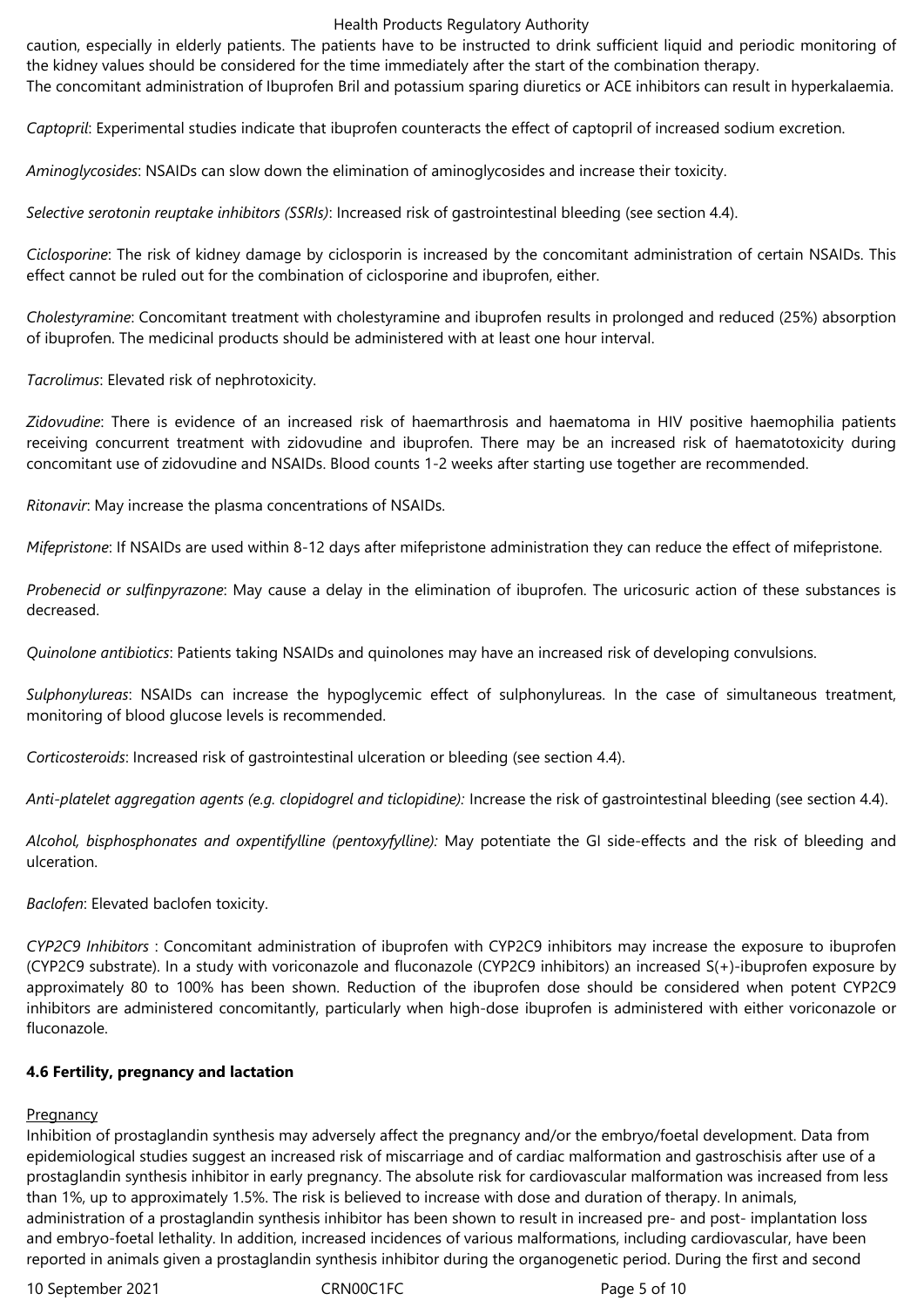trimester of pregnancy, Ibuprofen should not be given unless clearly necessary. If Ibuprofen is used by a woman attempting to conceive, or during the first and second trimester of pregnancy, the dose should be kept as low and duration of treatment as short as possible.

During the third trimester of pregnancy, all prostaglandin synthesis inhibitors may expose the foetus to:

- cardiopulmonary toxicity (with premature closure of the ductus arteriosus and pulmonary hypertension);
- renal dysfunction, which may progress to renal failure with oligo-hydramniosis;

the mother and the neonate, at the end of pregnancy to:

- possible prolongation of bleeding time, an anti-aggregating effect which may occur even at very low doses. -inhibition of uterine contractions resulting in delayed or prolonged labour.

Consequently Ibuprofen Tablets is contraindicated during the last trimester of pregnancy.

# Breast-feeding

Ibuprofen is excreted in breast milk, but with therapeutic doses during short term treatment, the risk for influence on infant seems unlikely. If, however, longer treatment is prescribed, early weaning should be considered.

#### **Fertility**

The use of ibuprofen may impair fertility and is not recommended in women attempting to conceive. In women who have difficulties conceiving or who are undergoing investigation of infertility, withdrawal of ibuprofen should be considered.

# **4.7 Effects on ability to drive and use machines**

Ibuprofen generally has no adverse effects on the ability to drive and use machinery. However since at high dosage side effects such as fatigue, somnolence, vertigo (reported as common) and visual disturbances (reported as uncommon) may be experienced, the ability to drive a car or operate machinery may be impaired in individual cases. This effect is potentiated by simultaneous consumption of alcohol.

#### **4.8 Undesirable effects**

The most commonly observed adverse events are gastrointestinal in nature. Peptic ulcers, perforation or GI bleeding, sometimes fatal, particularly in the elderly, may occur (see section 4.4). Nausea, vomiting, diarrhoea, flatulence, constipation, dyspepsia, abdominal pain, melaena, heamatemesis, ulcerative stomatits, exacerbation of colitis and Crohn's disease (see section 4.4) have been reported following administration. Less frequently, gastritis has been observed.

Undesirable effects are mostly dose-dependent. Especially the risk for the occurrence of gastrointestinal bleedings depends on the dosage range and duration of the treatment. Other known risk factors, see section 4.4.

Clinical studies suggest that use of ibuprofen, particularly at high dose (2400 mg/day) may be associated with a small increased risk of arterial thrombotic events (for example myocardial infarction or stroke) (see section 4.4).

Oedema, hypertension, and cardiac failure, have been reported in association with NSAID treatment.

The undesirable effects are less frequent when the maximum daily dose is 1200 mg.

Assessment of adverse reactions is normally based on the following occurrence frequency:

Very common (≥1/10) Common (≥1/100 to <1/10) Uncommon (≥1/1,000 to <1/100) Rare (≥1/10,000 to <1/1,000) Very rare (<1/10,000) Not known (cannot be estimated from the available data)

| Body System       | Undesirable Effect                                                                                                                                                                                                                                             | Frequency |
|-------------------|----------------------------------------------------------------------------------------------------------------------------------------------------------------------------------------------------------------------------------------------------------------|-----------|
| Investigations    | increase of blood urea nitrogen, serum transaminases and<br>alkaline phosphatase, decrease in haemoglobin and<br>haematocrit values, inhibition of platelet aggregation,<br>prolonged bleeding time, decrease of serum calcium,<br>increase in serum uric acid | Rare      |
| Cardiac disorders | palpitations, heart failure, myocardial infarction, acute<br>pulmonary oedema, oedema                                                                                                                                                                          | Very rare |

10 September 2021 CRN00C1FC CROOSENGER Page 6 of 10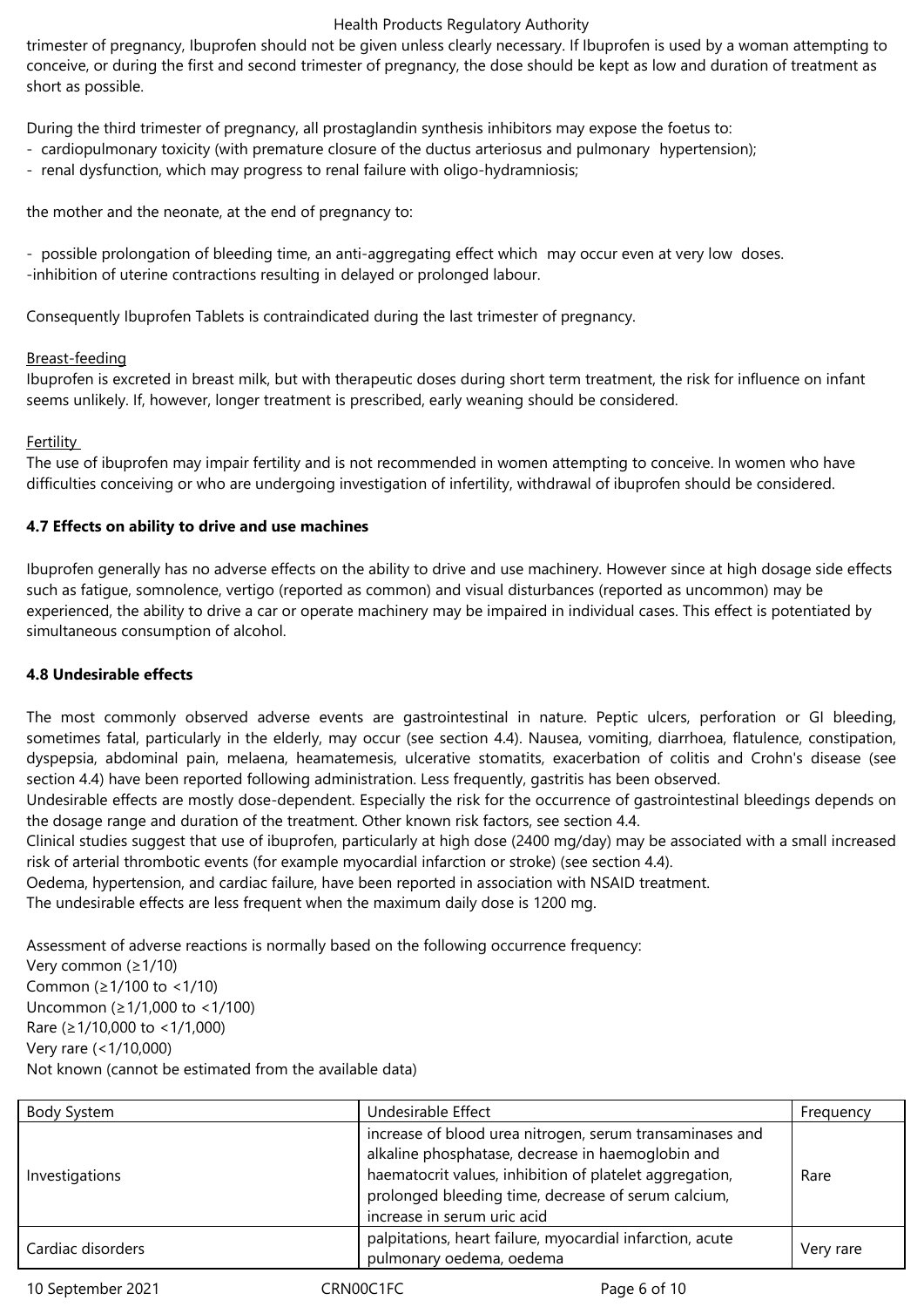| Blood and lymphatic system disorders            | symptoms or signs may include: fever, sore throat, surface      | Very rare   |
|-------------------------------------------------|-----------------------------------------------------------------|-------------|
|                                                 | mouth ulcers, flu-like symptoms, severe fatigue, nasal and      |             |
|                                                 | skin bleeding                                                   |             |
| Nervous System disorders                        | headache, somnolence, vertigo, fatigue, agitation, dizziness,   | Common      |
|                                                 | insomnia, irritability                                          |             |
|                                                 | aseptic meningitis                                              | Very rare   |
| Eye disorders                                   | visual disturbances                                             | Uncommon    |
|                                                 | toxic amblyopia                                                 | Rare        |
| Ear and labyrinth disorders                     | Tinnitus                                                        | Very rare   |
| Respiratory, thoracic and mediastinal disorders | rhinitis, bronchospasm                                          | Uncommon    |
|                                                 | Gastrointestinal disorders such as heartburn, dyspepsia,        |             |
| Gastrointestinal disorders                      | abdominal pain and nausea, vomiting, flatulence, diarrhoea,     | Very common |
|                                                 | constipation                                                    |             |
|                                                 | gastrointestinal ulcers, sometimes with bleeding and            |             |
|                                                 | perforation (see section 4.4), occult blood loss which may      |             |
|                                                 | lead to anaemia, melaena, haematemesis, ulcerative              |             |
|                                                 | stomatitis, colitis, exacerbation of inflammatory bowel         | Common      |
|                                                 | disease, complications of colonic diverticula (perforation,     |             |
|                                                 | fistula)                                                        |             |
|                                                 | Gastritis                                                       | Uncommon    |
|                                                 | oesophagitis, pancreatitis, intestinal strictures.              | Very rare   |
|                                                 | development of oedema especially in patients with arterial      |             |
|                                                 |                                                                 |             |
| Renal and urinary disorders                     | hypertension or renal insufficiency, nephrotic syndrome,        | Uncommon    |
|                                                 | interstitial nephritis which can be associated with renal       |             |
|                                                 | failure                                                         |             |
|                                                 | renal papillary necrosis in long-term use (see section 4.4)     | Very rare   |
| Skin and subcutaneous tissue disorders          | photosensitivity                                                | Uncommon    |
|                                                 | severe forms of skin reactions (erythema multiforme,            |             |
|                                                 | exfoliative dermatitis, bullous reactions including             | Very rare   |
|                                                 | Stevens-Johnson syndrome and toxic epidermal necrolysis,        |             |
|                                                 | alopecia, necrotising fascitis                                  |             |
|                                                 | Drug reaction with eosinophilia and systemic symptoms           |             |
|                                                 | (DRESS syndrome), Acute generalised exanthematous               | Not known   |
|                                                 | pustulosis(AGEP)                                                |             |
|                                                 | Fixed drug eruptions                                            | Not known   |
| Vascular disorder                               | hypertension                                                    | Very rare   |
|                                                 | hypersensitivity reactions such as urticaria, pruritus, purpura |             |
| Immune System disorders                         | and exanthema as well as asthma attacks (sometimes with         | Uncommon    |
|                                                 | hypotension)                                                    |             |
|                                                 | Lupus erythematosus syndrome                                    | Rare        |
|                                                 | severe hypersensitivity reactions. The symptoms may include:    |             |
|                                                 | facial oedema, swelling of the tongue, internal laryngeal       |             |
|                                                 | swelling with constriction of the airways, dyspnoea,            | Very rare   |
|                                                 | tachycardia, fall of blood pressure to the point of             |             |
|                                                 |                                                                 |             |
|                                                 | life-threatening shock.                                         |             |
| Hepatobiliary disorders                         | liver dysfunction, liver damage, especially in long-term use,   | Very rare   |
|                                                 | liver failure, acute hepatitis, jaundice                        |             |
| Psychiatric disorder                            | depression, confusion, hallucinations                           | Rare        |

#### **Reporting of suspected adverse reactions**

Reporting suspected adverse reactions after authorisation of the medicinal product is important. It allows continued monitoring of the benefit/risk balance of the medicinal product. Healthcare professionals are asked to report any suspected adverse reactions via HPRA Pharmacovigilance, Earlsfort Terrace, IRL- Dublin 2; Tel: +353 16764971 ; Fax: +353 1 6762517 . Website: http://hpra.ie/; E-mail: medafety@hpra.ie.

# **4.9 Overdose**

10 Septe[mber 2021](http://hpra.ie/) CRN00C1FC CRNOC1FC Page 7 of 10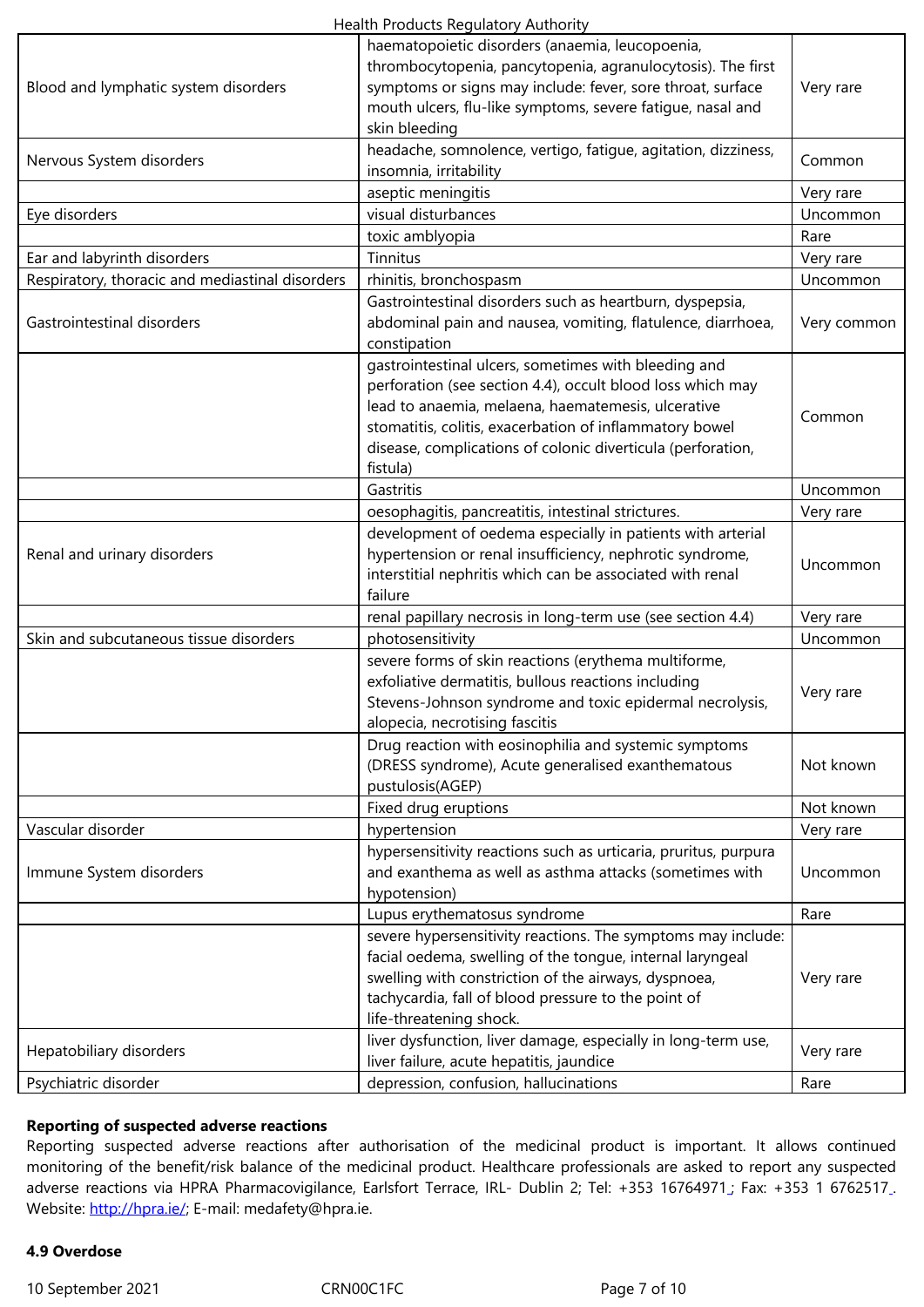# *In serious poisoning metabolic acidosis may occur.*

#### *Symptoms*

Most patients who have ingested clinically important amounts of NSAIDs will develop no more than nausea, vomiting, epigastric pain, or more rarely, diarrhoea. Tinnitus, headache, dizziness, vertigo and gastrointestinal bleeding may also occur. In more serious poisoning, toxicity is seen in the central nervous system, manifesting as drowsiness, occasionally excitation and disorientation or coma. Occasionally patients develop convulsions. Children may also develop myoclonic cramps. In serious poisoning metabolic acidosis may occur and the prothrombin time/INR may be prolonged, probably due to the actions of circulating clotting factors. Acute renal failure, liver damage, hypotension, respiratory depression and cyanosis may occur. Exacerbation of asthma is possible in asthmatics.

#### *Treatment*

Treatment should be symptomatic and supportive and include the maintenance of a clear airway and monitoring of cardiac and vital signs until stable. Gastric emptying or oral administration of activated charcoal is indicated if the patient presents within one hour of ingestion of more than 400 mg per kg of body weight. If Ibuprofen Bril Tablets has already been absorbed, alkaline substances should be administered to promote the excretion of the acid ibuprofen in the urine. If frequent or prolonged, convulsions should be treated with intravenous diazepam or lorazepam. Bronchodilators should be given for asthma. No specific antidote is available.

#### **5 PHARMACOLOGICAL PROPERTIES**

# **5.1 Pharmacodynamic properties**

Pharmacotherapeutic group: Anti-inflammatory and antirheumatic products, non-steroids; propionic acid derivatives. ATC code: M01AE01

Ibuprofen is a NSAID that possesses anti-inflammatory, analgesic and antipyretic activity. Animal models for pain and inflammation indicate that ibuprofen effectively inhibits the synthesis of prostaglandins. In humans, ibuprofen reduces pain possibly caused by inflammation or connected with it, swelling and fever. Ibuprofen exerts an inhibitory effect on prostaglandin synthesis by inhibiting the activity of cyclo-oxygenase. In addition ibuprofen has an inhibitory effect on ADP (adenosine diphosphate) or collagen-stimulated platelet aggregation.

Experimental data suggest that ibuprofen may competitively inhibit the effect of low dose acetylsalicylic acid on platelet aggregation when they are dosed concomitantly. Some pharmacodynamic studies show that when single doses of ibuprofen 400 mg were taken within 8 h before or within 30 min after immediate release acetylsalicylic acid dosing (81 mg), a decreased effect of acetylsalicylic acid on the formation of thromboxane or platelet aggregation occurred. Although there are uncertainties regarding extrapolation of these data to the clinical situation, the possibility that regular, long-term use of ibuprofen may reduce the cardioprotective effect of low-dose acetylsalicylic acid cannot be excluded. No clinically relevant effect is considered to be likely for occasional ibuprofen use (see section 4.5). .

Ibuprofen inhibits prostaglandin synthesis in the uterus, thereby reducing intrauterine rest and active pressure, the periodic uterine contractions and the amount of prostaglandins released into the circulation. These changes are assumed to explain the alleviation of menstrual pain. Ibuprofen inhibits renal prostaglandin synthesis which can lead to renal insufficiency, fluid retention and heart failure in risk patients (see section 4.3).

Prostaglandins are connected with ovulation and the use of medicinal products inhibiting prostaglandin synthesis may therefore affect the fertility of women (see section 4.4, 4.6 and 5.3).

#### **5.2 Pharmacokinetic properties**

#### *Absorption*

Ibuprofen is rapidly absorbed from the gastrointestinal tract. Peak serum concentrations occur one to two hours after administration.

*Distribution* 

Ibuprofen is rapidly distributed throughout the whole body. The plasma protein binding is approximately 99%.

#### *Metabolism*

Ibuprofen is metabolised in the liver (hydroxylation, carboxylation).

#### *Elimination*

10 September 2021 CRN00C1FC Page 8 of 10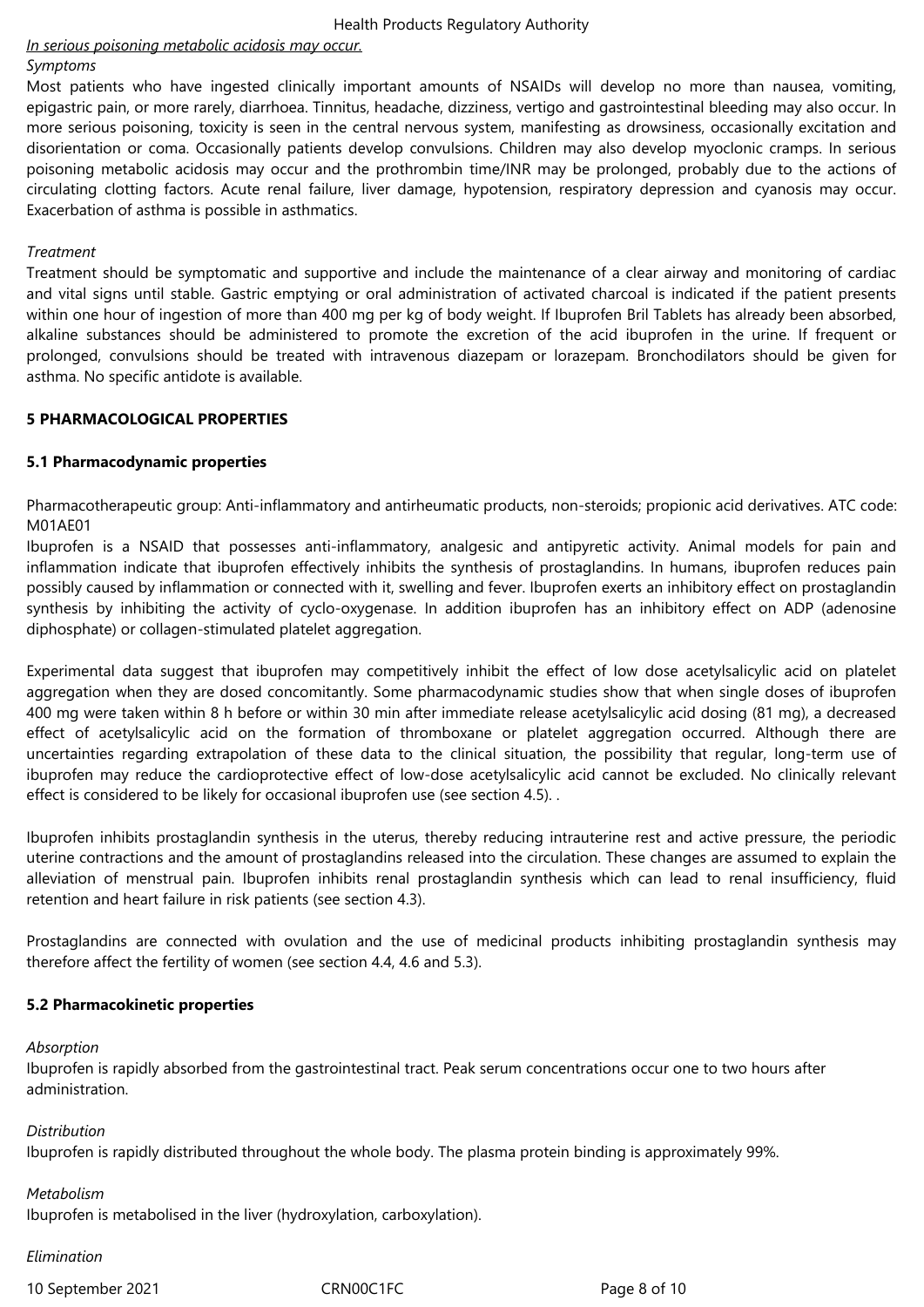The elimination half-life is approximately 2.5 hours in healthy individuals. Pharmacologically inactive metabolites are mainly excreted (90%) by the kidneys but also in bile.

# **5.3 Preclinical safety data**

There are no preclinical data considered relevant to clinical safety beyond data included in other sections of this Summary of product characteristics.

### **6 PHARMACEUTICAL PARTICULARS**

### **6.1 List of excipients**

# *The core tablet contains:*

- Microcrystalline cellulose
- Lactose monohydrate
- Croscarmellose sodium
- Colloidal anhydrous silica
- Polyvinyl povidone
- Maize starch
- Sodium lauril sulfate
- Magnesium stearate

#### **The tablet coating contains:**

- Hydroxypropyl cellulose
- Hypromellose
- Macrogol
- Titanium dioxide

### **6.2 Incompatibilities**

Not applicable

#### **6.3 Shelf life**

3 years

#### **6.4 Special precautions for storage**

This medicinal product does not require any special storage conditions.

# **6.5 Nature and contents of container**

Opaque PVC/Al blisters pack of 1, 10, 20, 30, 40, 48, 50, 98, 100 and 200 tablets.

HDPE container with polypropylene cap containing 20, 30, 40, 48, 50, 98, 100, 200 and 250 tablets.

Not all pack sizes may be marketed.

#### **6.6 Special precautions for disposal and other handling**

No special requirements.

# **7 MARKETING AUTHORISATION HOLDER**

| Brillpharma (Ireland) Limited |  |
|-------------------------------|--|
| Inniscarra                    |  |
| Main Street                   |  |

10 September 2021 CRN00C1FC Page 9 of 10